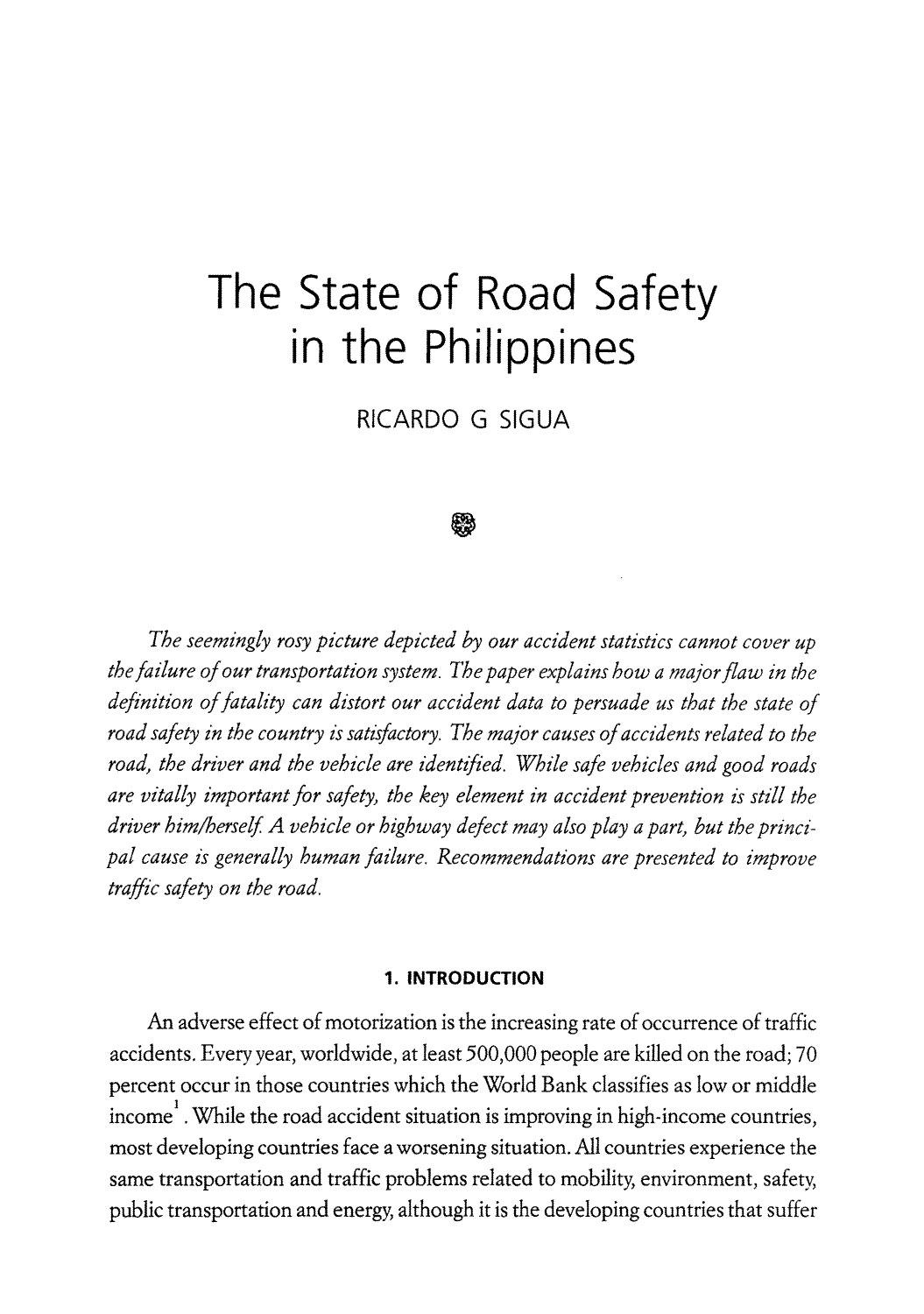Sigua

the most. In particular, it is in the developing countries where accident rates remain unchecked. It is in these countries where priority on safety is clouded by other priorities focusing on infrastructure development for improved mobility and in addressing the need for a better public transportation system.

## **2. Traffic Safety**

The state of road safety of a country or a region is normally measured by the frequency of occurrence of accidents. Key indicators are number of accidents {fatal, injured or property damage) and accident rates. Table 1 shows the distribution of accidents in the country $^{2}$  . Most accidents (72.44%) occurred in the National Capital Region (NCR) or Metro Manila. Metro Manila still has the highest rates in terms of rates per population followed by Region 10 (Northern Mindanao). However, in terms of rates per registered vehicle, Region 10 ranks highest, followed by Metro Manila.

| <b>TABLE 1. Distribution of Accidents by Region</b> |                               |       |                                          |                                       |                                   |                                                 |
|-----------------------------------------------------|-------------------------------|-------|------------------------------------------|---------------------------------------|-----------------------------------|-------------------------------------------------|
| Region                                              | No. of<br>Accidents<br>(1999) | %     | Population<br>(000)<br>As of<br>May 2000 | Accident per<br>100,000<br>Population | Vehicle<br>Registration<br>(1999) | Accidents<br>per 10,000<br>Veh.<br>Registration |
| <b>NCR</b>                                          | 10,595                        | 72.44 | 10,492                                   | 100.98                                | 1,271,227                         | 83.34                                           |
| CAR                                                 | 299                           | 2.04  | 1,352                                    | 22.12                                 | 45,004                            | 66.44                                           |
| 1 Ilocos Region                                     | 27                            | 0.18  | 4,174                                    | 0.65                                  | 177,129                           | 1.52                                            |
| 2 Cagayan Valley                                    | 55                            | 0.38  | 2,756                                    | 2.00                                  | 112,660                           | 4.88                                            |
| 3 Central Luzon                                     | 328                           | 2.24  | 7,797                                    | 4.21                                  | 415,090                           | 7.90                                            |
| 4 Southern Tagalog                                  | 91                            | 0.62  | 11,321                                   | 0.80                                  | 458,621                           | 1.98                                            |
| 5 Bicol Region                                      | 672                           | 4.59  | 4,629                                    | 14.52                                 | 92,315                            | 72.79                                           |
| 6 Western Visayas                                   | 101                           | 0.69  | 6,147                                    | 1.64                                  | 190,461                           | 5.30                                            |
| 7 Central Visayas                                   | 267                           | 1.83  | 5.404                                    | 4.94                                  | 277.509                           | 9.62                                            |
| 8 Eastern Visayas                                   | 252                           | 1.72  | 3,589                                    | 7.02                                  | 65,305                            | 38.59                                           |
| 9 Western Mindanao                                  | 429                           | 2.93  | 3.045                                    | 14.09                                 | 83,783                            | 51.20                                           |
| 10 Northern Mindanao                                | 690                           | 4.72  | 2.276                                    | 30.32                                 | 79,206                            | 87.11                                           |
| 11 Southern Mindanao                                | 118                           | 0.81  | 2,601                                    | 4.54                                  | 170,132                           | 6.94                                            |
| 12 Central Mindanao                                 | 433                           | 2.96  | 2.494                                    | 17.36                                 | 61,466                            | 70.45                                           |
| 13 ARMM                                             | 268                           | 1.83  | 2,076                                    | 12.91                                 | 33,824                            | 79.23                                           |
| Total                                               | 14,625                        | 27.56 | 70,153                                   | 20.85                                 | 3,533,732                         | 41.39                                           |

Sources: Number of Accidents -- Traffic Management Group (TMG), Philippine National Police Population and Vehicle Registration - 2000 Philippine Statistical Yearbook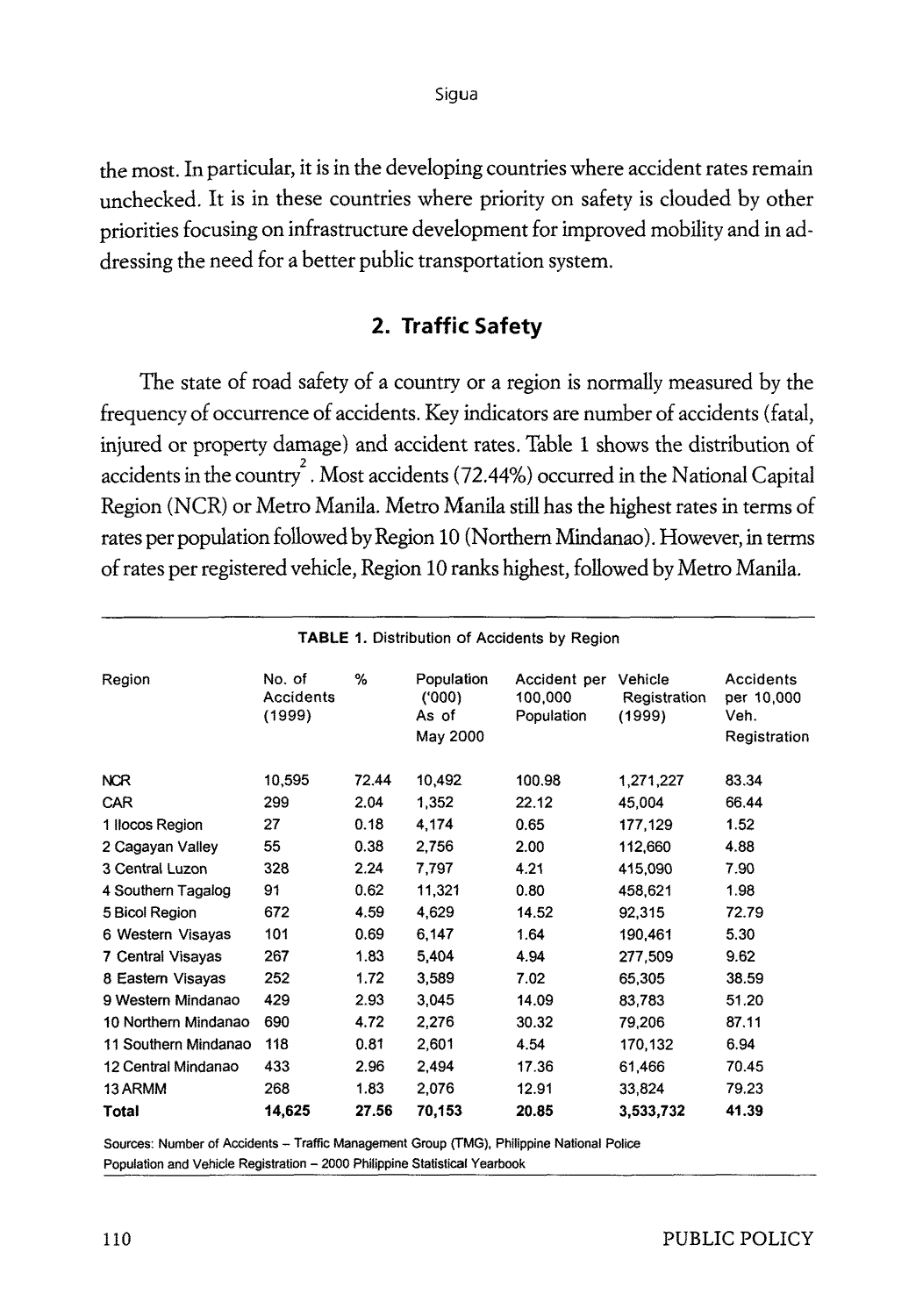A commonly used rate to compare accident statistics is 'traffic safety'<sup>3</sup>. As defined by Trinca<sup>4</sup>, it is a measure of how the road system is performing, given in terms of deaths per unit of travel, per registered vehicle or per unit of length of the road system. These rates are employed since summaries and totals do not develop the relative degree of hazard for different sets of conditions on a common basis.

Based on available data on fatalities and number of registered vehicles, traffic safety can be computed using the formula below<sup>5</sup>:

$$
Traffic\_Safety = \frac{F \times 10,000}{V}
$$

where:  $F = no$  of fatalities within a year  $V = no.$  of vehicles registered for the same year.

Figure 1 shows comparative statistics for road traffic accidents in selected countries.<sup>6</sup> For comparison purposes, a higher traffic safety value, i.e., higher fatality rate, corresponds to a lower level of safety. Most developed countries have been successful in reducing accident rates although the rates remain unchecked in many developing countries. Relative to other countries, our accident rate of about 6.0 fatalities per 10,000 vehicles appears to show better road safety conditions in the country. However, the author thinks otherwise, considering the high incidence of severe accidents reported in the newspapers. Are all such accidents accounted for? Do we have a good system for recording accidents? Why are we compiling accident records? How are the data kept? Are these data readily available to the traffic engineers and planners who are responsible for analysis and for improving our transportation infrastructure? The answers to these questions will reflect the priority we give to road safety.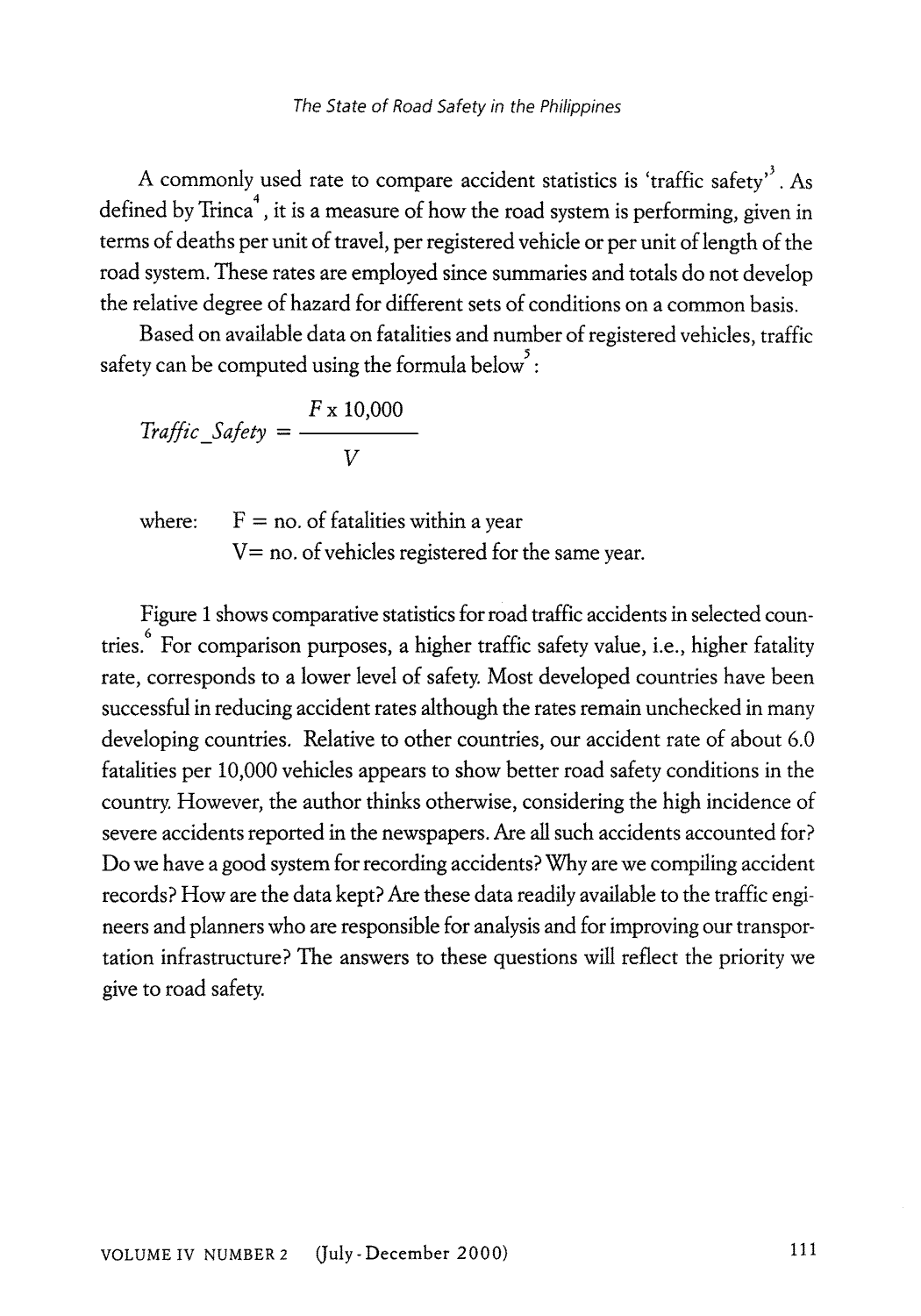Sigua



FIGURE 1. Traffic safety of selected countries

Further comparisons of recent statistics from some countries within the ASEAN region also imply that our situation is better than theirs (Figure 2). But are we really better off? Again, our perception of road safety, coupled with what we actually see on the road, and what the statistics tell us seem to differ.



FIGURE 2. Traffic safety of selected ASEAN countries<sup>7</sup>

Table 2 shows the history of traffic safety for the years 1996 to 1999. Additional information on traffic safety in 1980 was obtained from Trinca. It is difficult to believe that traffic safety would drop from 24.4 in 1980 to about 2.7 in 1999. Have we really improved our road safety conditions by as much as 10 times? It is true that we have better running cars and probably better roads nowadays, but have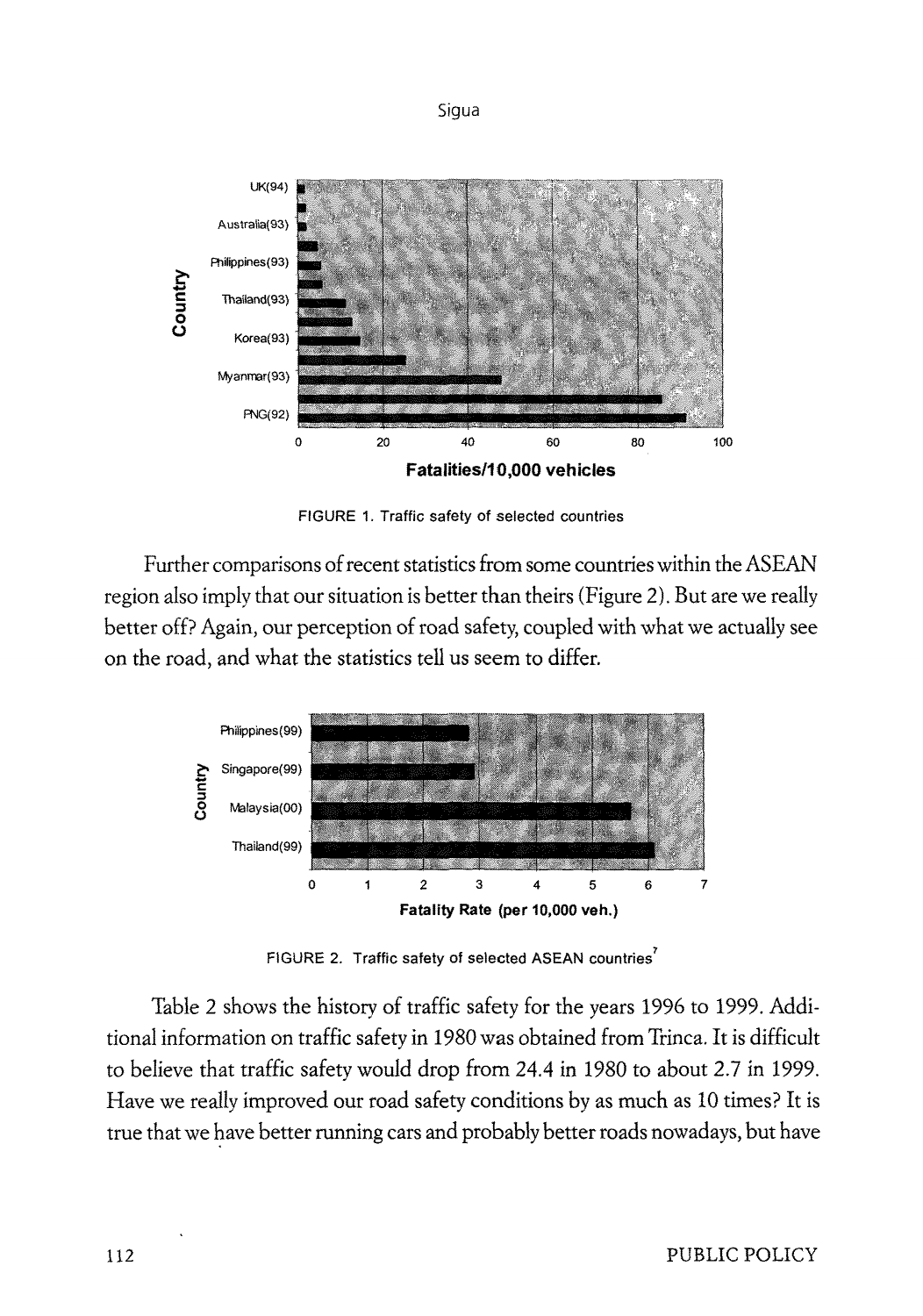we become better drivers? Our very weak driver licensing control makes it difficult to weed out undesirables on the road.

Because our present awareness level of road safety is very low, it is hard to believe that our traffic accident situation has improved significantly over the years. This can be gauged by the attention we give to safety — hazards at road construction sites proliferate; open manholes are a common sight; dangerous locations or obstructions are not properly lit at night; pedestrians use the carriageway because there are no provisions for sidewalks (or the sidewalks are occupied by vendors), etc.

| TABLE 2. Traffic Safety for the Philippines |                   |                             |                       |  |
|---------------------------------------------|-------------------|-----------------------------|-----------------------|--|
| Year                                        | <b>Fatalities</b> | <b>Vehicle Registration</b> | <b>Traffic Safety</b> |  |
| 1980                                        | ٠                 | ٠                           | 24.40                 |  |
| 1996                                        | 645               | 2,904,487                   | 2.22                  |  |
| 1997                                        | 2.049             | 3.193.549                   | 6.42                  |  |
| 1998                                        | 1.213             | 3,316,817                   | 3.66                  |  |
| 1999                                        | 969               | 3,533,732                   | 2.74                  |  |
|                                             |                   |                             |                       |  |

The previous discussion clearly shows a major flaw in comparing statistics on fatalities. The standard definition of a traffic death recommended by the United Nations Organization, Geneva is one that occurs within 30 days of the event  $^{\flat}$  ; the Philippines defines 'fatality' as 'death at the scene'. Other countries use still different definitions such as death within 6 or 7 days, or even death within 12 months. (Table 3 shows a sampler on how fatality is defined by some countries.} However, most of these countries adjust their statistics by applying correction factors to conform to the standard definition. Our current system of accident data keeping makes this practice of applying corrections almost impossible to do.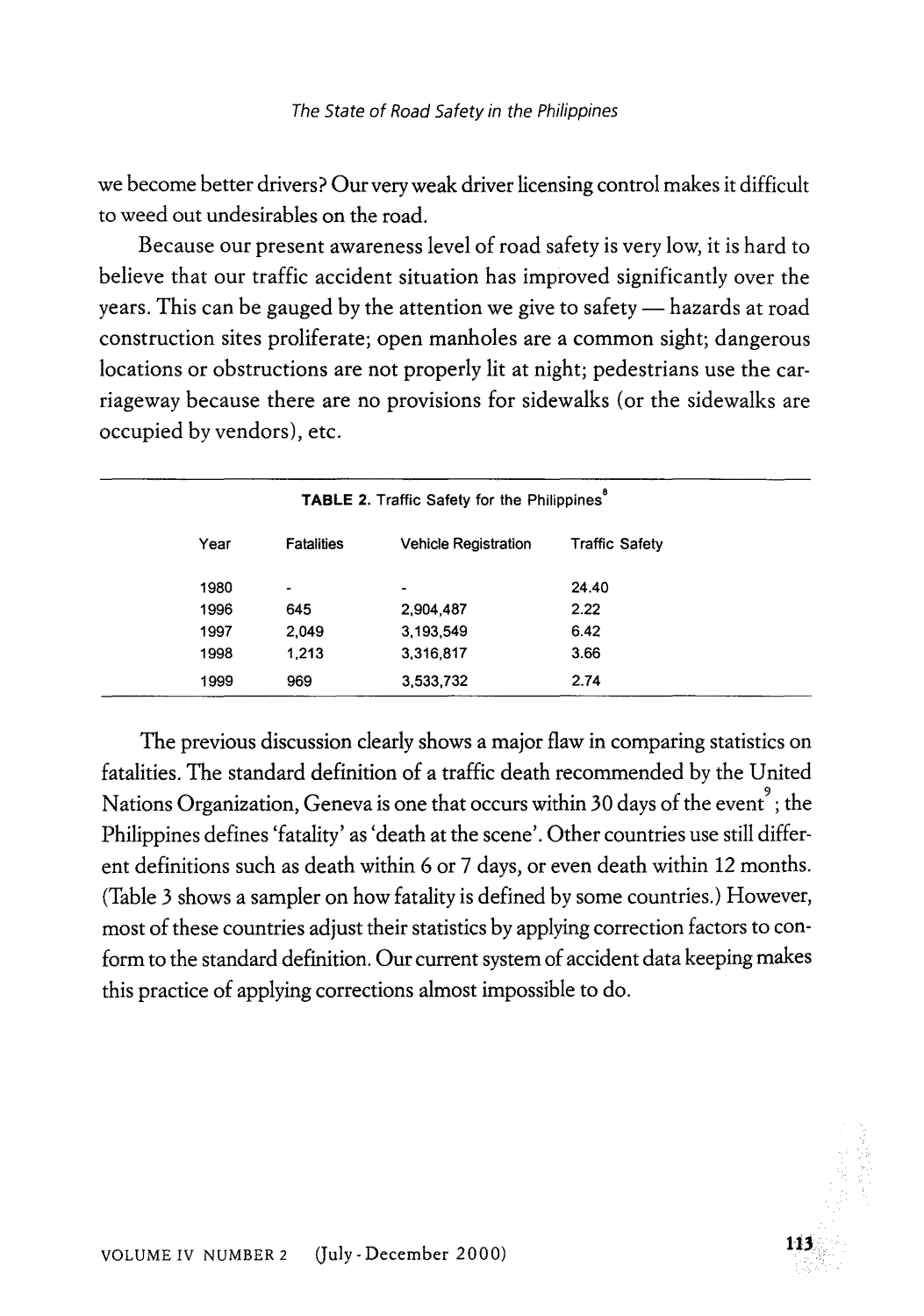| Country<br>(within given time)              | <b>Fatality Definition</b> |
|---------------------------------------------|----------------------------|
| Spain, Portugal, Turkey, Japan              | 24 hours                   |
| Hungary                                     | 48 hours                   |
| France, Austria, Greece, Korea              | 3 days                     |
| Italy                                       | 7 days                     |
| Most OECD countries, Singapore              | 30 days                    |
| Switzerland (before 1992)                   | $>30$ days                 |
| Source of Data: IRTAD Special Report, 1998. |                            |

#### **TABLE** 3. Definition of Fatality by Selected Countries

The same situation may be expected for accident statistics on injuries. Figure 3 shows the injury rate per 10,000 vehicles. Again, the Philippines would seem to be better off compared to some of our ASEAN neighbors. While it may also be true for other countries, minor injuries are oftentimes not recorded in the Philippines. The case is either settled amicably or the injured may not even bother to report the incident. This is particularly true for self-accident cases  $^{^{10}}$ •



Figure 3. Injury Rates of Selected Countries<sup>11</sup>

One major cause of underestimating traffic accident statistics in the Philippines is the lack of an effective means of updating fatality and injury data. At present, we do not yet have a system in which records from hospitals are transferred to the Traffic Management Group (TMG) which is the proper authority responsible for data keeping. For accurate information on accidents, data from all hospitals have to be considered. Otherwise, deaths on later dates caused by traffic accidents cannot be accounted for.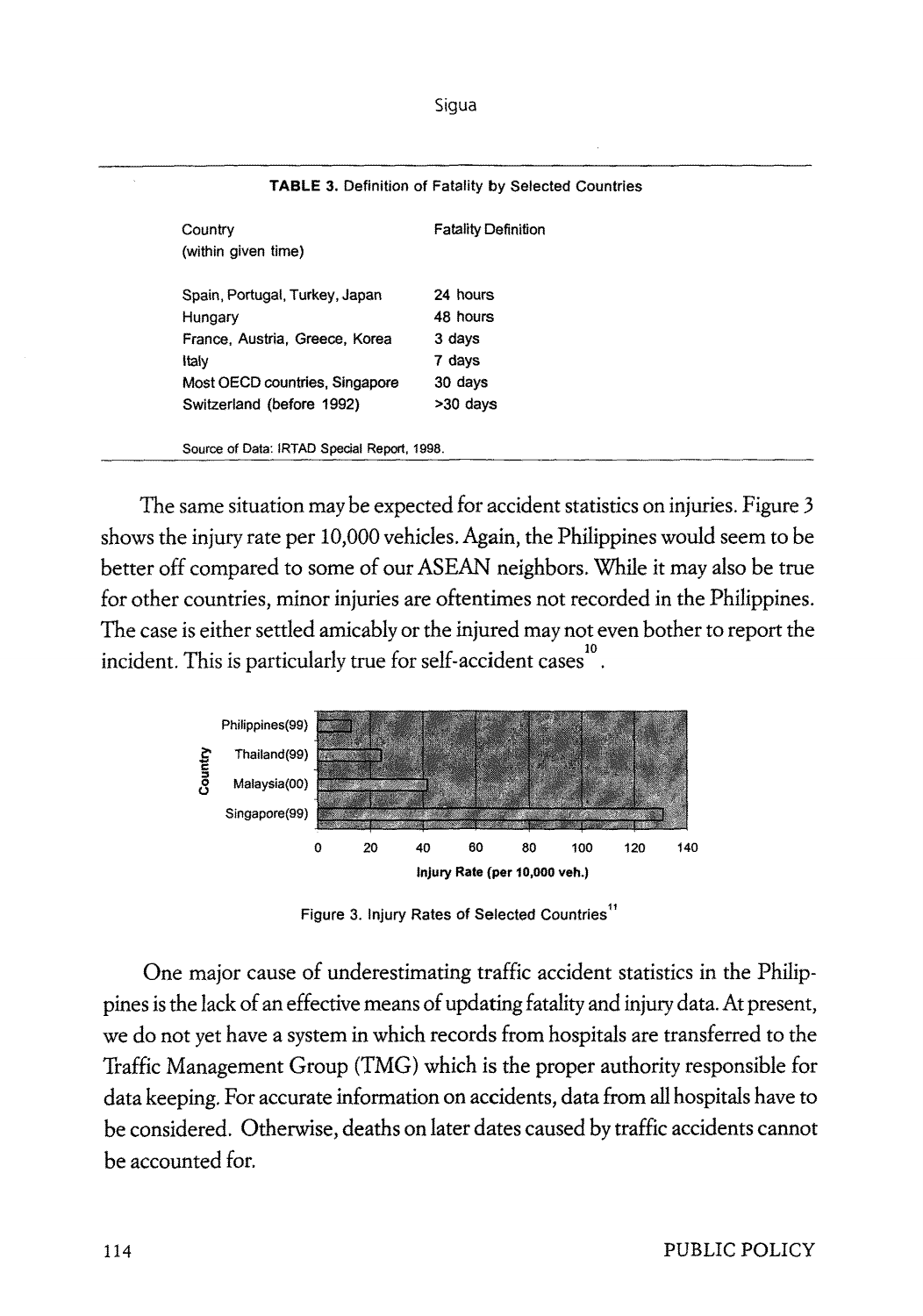## **3. Traffic Accident Causal Factors**

An initial compilation of accidents that occurred in Metro Manila implicated 3 major factors in these traffic events, namely: the vehicle, the road and the driver. (See Figure 4)



Figure 4. Accident Causal Factors<sup>12</sup>

This sampler of the most recent accidents indicates that vehicle-related issues are more significant than previously imagined. The present usage of many roadunworthy vehicles is obvious from the sampler - brake failure, tire blowout, and losing maneuverability. The condition of the road is also identified as a major cause of accidents. Road obstructions such as protruding elements in driving lanes and stalled vehicles are also significant contributors to traffic accidents.

While safe vehicles and good roads are vitally important for safety, the key element in accident prevention is still the driver him/herself. Safety experts tell us that driver errors contribute to about 85% of all accidents<sup>13</sup>. While a vehicle or highway defect may also play a part in some of these accidents, the principal cause is generally human failure.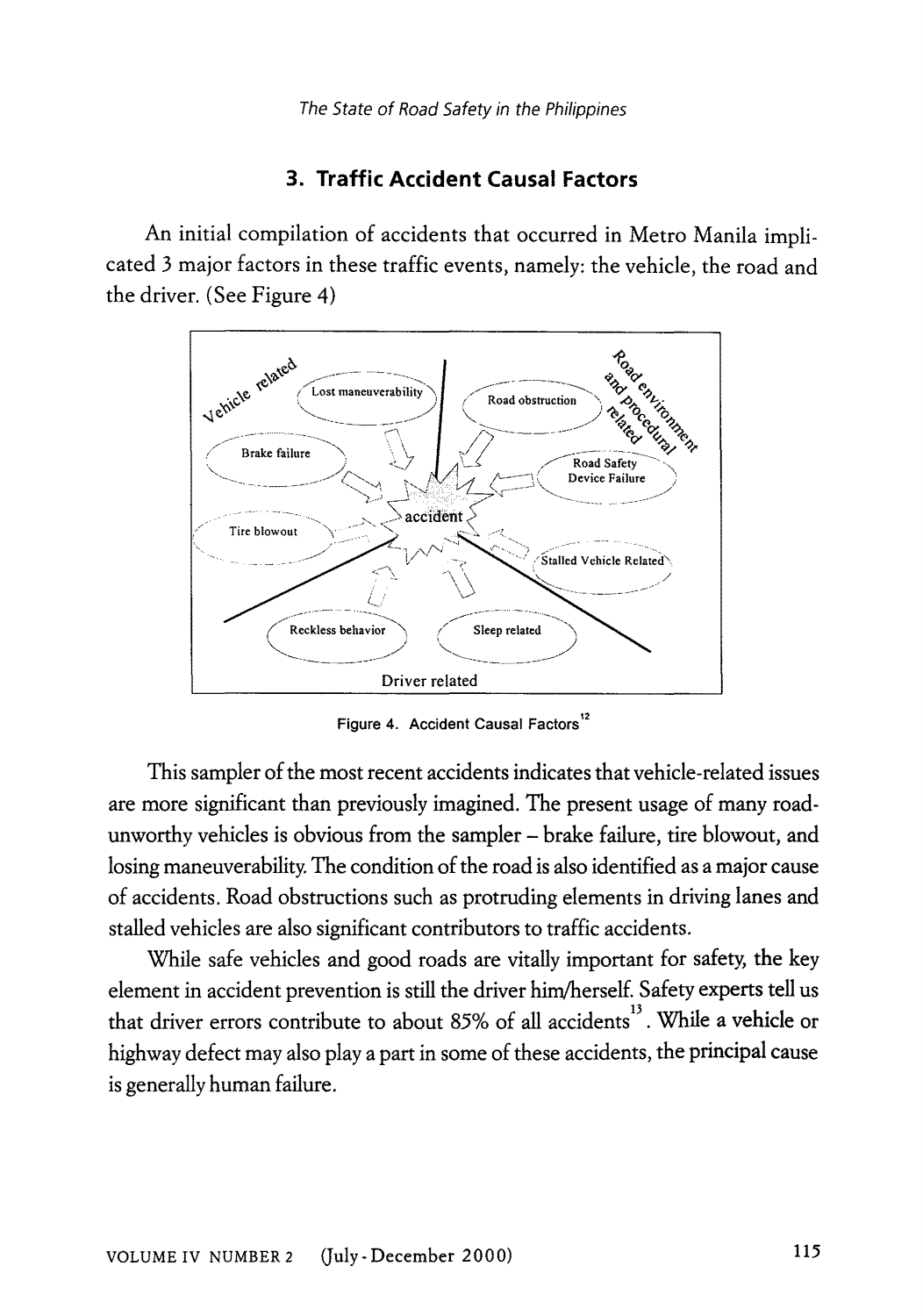An indication of the poor attitude of our drivers is discourtesy in traffic which can be observed daily on the road – using opposite lanes to be the first in queue at intersections, crowding other motorists out of line, blowing the horn in irritation, making pedestrians jump for their lives or scaring one's passengers by overspeeding. Recklessness of drivers is quite rampant. This may he due to willful disrespect of traffic rules rather than ignorance of the same. As far as value systems are concerned, this attitude may stem either from lack of patience or lack of respect for the rights of others.

#### **4. The Road Environment**

#### **Accidents at intersections**

Intersections or junctions are normally the points of conflict in our transportation system. The latest available  $data^{14}$  show that about one-third of accidents occurred at intersections {Figure 5). This is generally true of other countries as well. However, local studies on the occurrence of accidents at intersections are scarce, with hardly any reference to the subject.



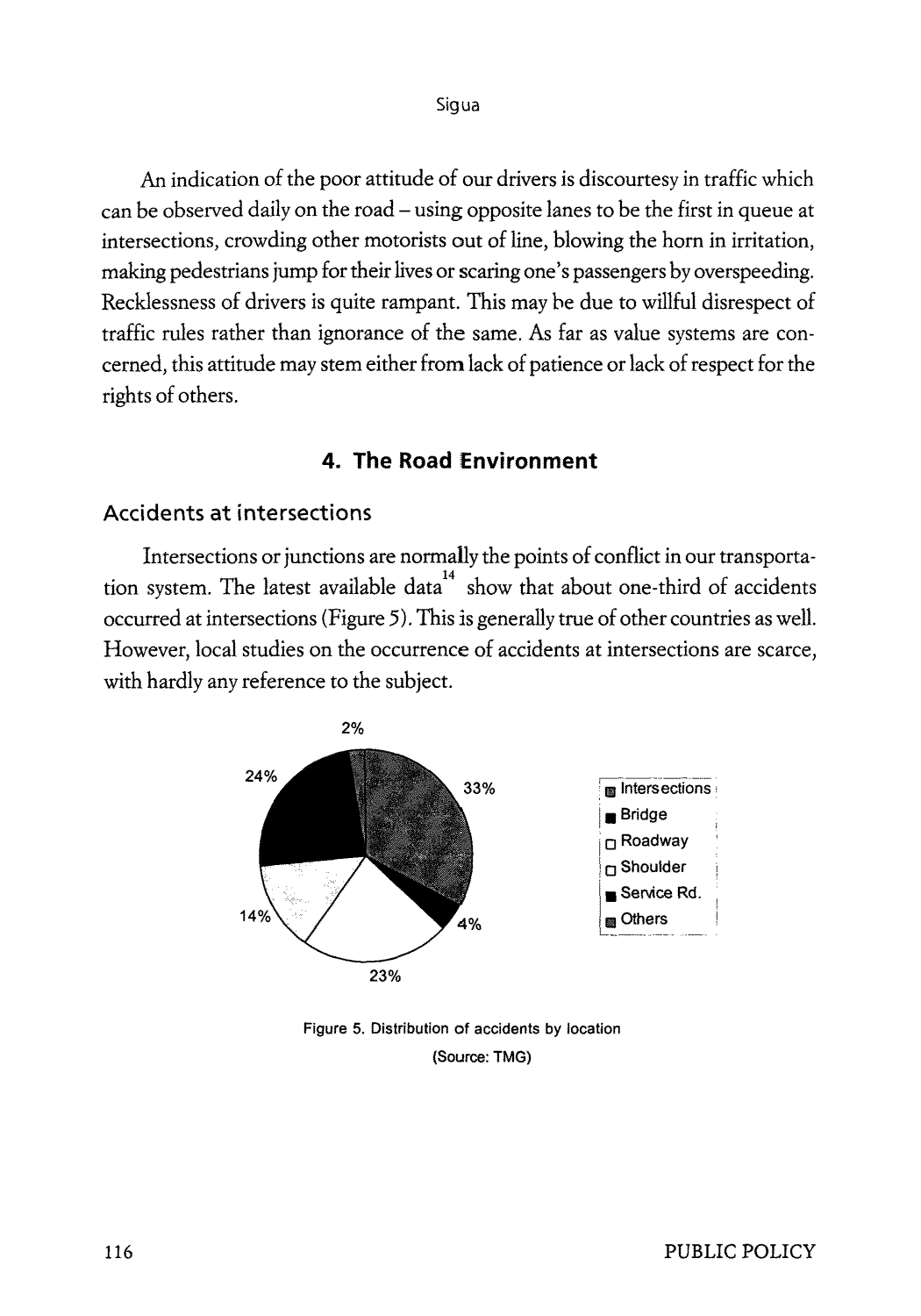| Table 4 shows the number of accidents involving fatalities in year 2000. Again, |
|---------------------------------------------------------------------------------|
| the share of intersections as site of accident is a significant 36%.            |

| <b>TABLE 4. Fatal Accidents by Location (2000).</b><br>Source: TMG |               |                        |       |  |
|--------------------------------------------------------------------|---------------|------------------------|-------|--|
|                                                                    | Location      | No. of Fatal Accidents | %     |  |
|                                                                    | Intersections | 698                    | 35.78 |  |
|                                                                    | <b>Bridge</b> | 89                     | 4.56  |  |
|                                                                    | Roadway       | 432                    | 22.14 |  |
|                                                                    | Shoulder      | 308                    | 15.79 |  |
|                                                                    | Service Road  | 412                    | 21.12 |  |
|                                                                    | <b>Others</b> | 12                     | 0.62  |  |
|                                                                    | Total         | 1951                   | 100   |  |

Accident rates are normally used for the analysis of accidents at intersections. These rates are determined on the basis of exposure data such as traffic volume. A commonly used rate is the rate per million entering vehicles(RMEV) or the number of accidents per million vehicles entering the intersection<sup>15</sup>. This may be stated as:

$$
RMEV = \frac{A \times 1,000,000}{V}
$$

where:  $A =$  total number of accidents or number of accidents by type occurring 1 year at the location  $V =$  average daily traffic (ADT) x 365

Normally, accident occurrence follows a trend shown in Figure 6. However, this assumes that only the exposure (in terms of traffic volume or total entering vehicles) changes.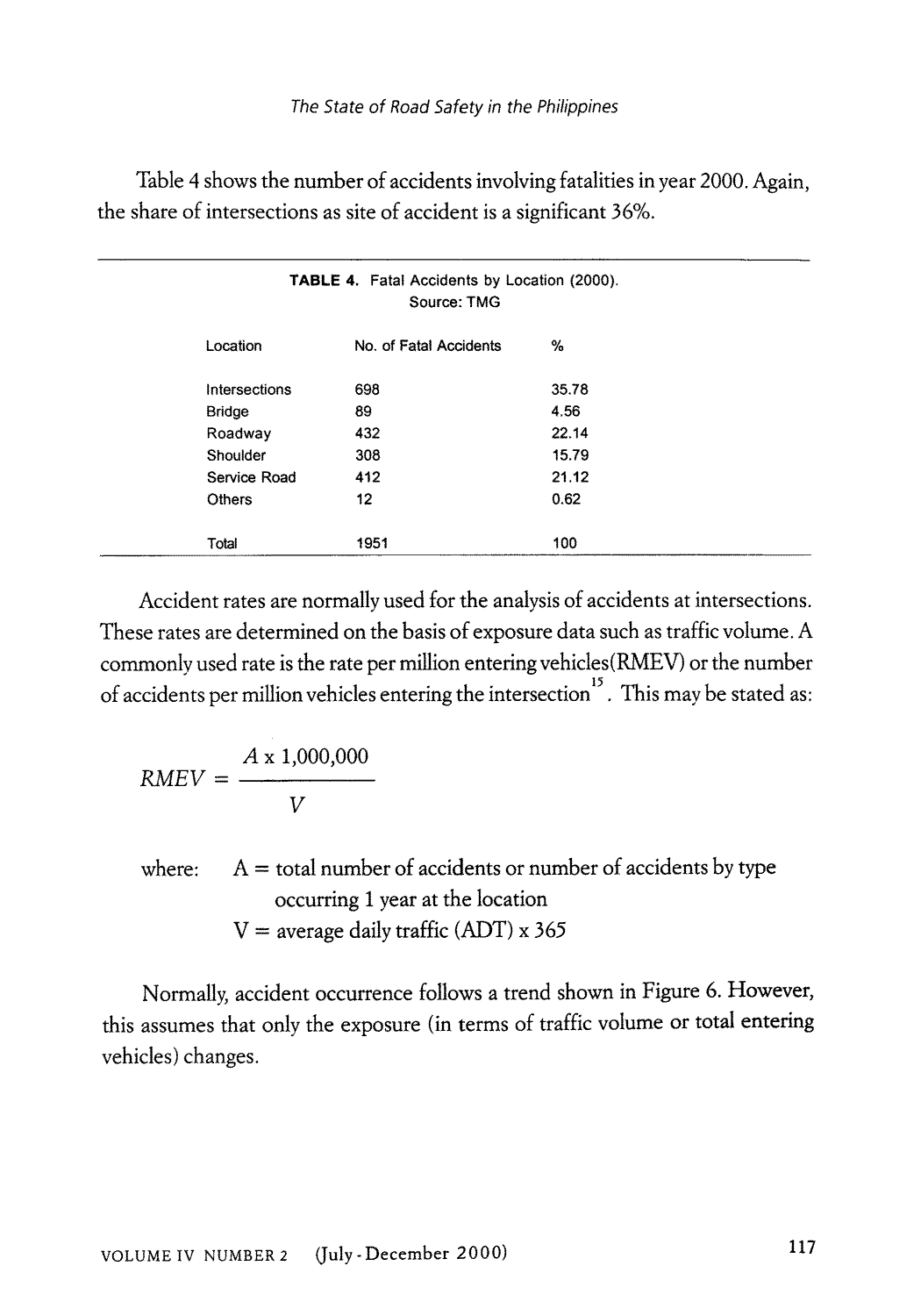

Figure 6. Typical relation between exposure and accidents

One of the more accident-prone intersections, Aurora Blvd. and Katipunan Ave. Intersection located in Quezon City, will be considered as a case study. The trend does not seem to apply for this intersection (Figure 7). The scatter plot looks sinusoidal in shape, showing that there is no linear relationship between the number of accidents and exposure in terms of average daily traffic (ADT).



Figure 7. Accidents and Exposure for Aurora Blvd.-Katipunan Ave. Intersection<sup>16</sup>

Several changes were introduced at the intersection during the period ( 1990- 1999). These are summarized in *Table 5.*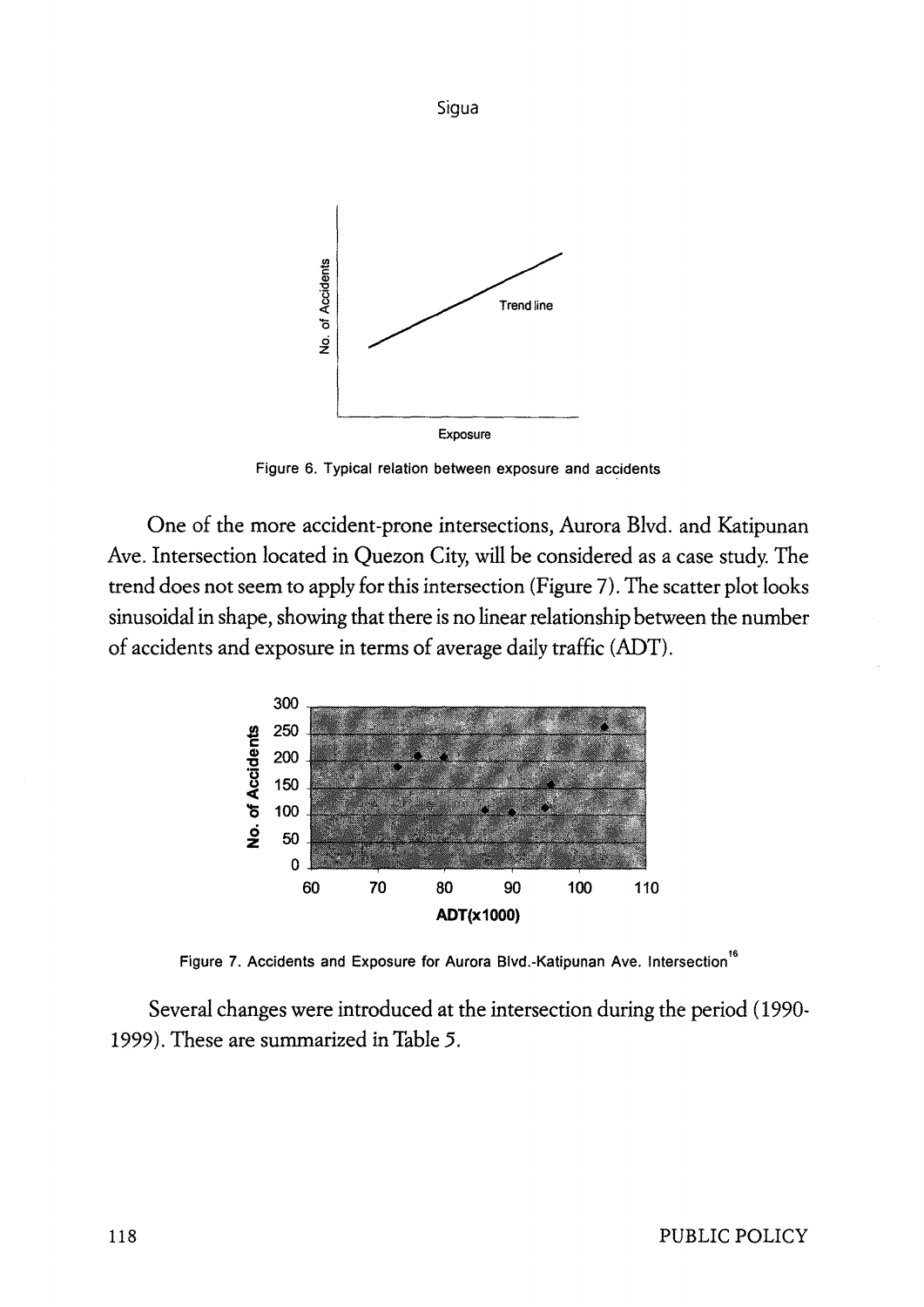| TABLE 5. Traffic Data for Aurora Blvd.-Katipunan Intersection |        |                  |               |                                     |  |
|---------------------------------------------------------------|--------|------------------|---------------|-------------------------------------|--|
| Year                                                          | ADT    | No. of Accidents | Acc. Rate/MEV | <b>Comments</b>                     |  |
| 1990                                                          | 89738  | 104              | 3.175         |                                     |  |
| 1991                                                          | 85915  | 109              | 3.476         | start of flyover construction       |  |
| 1992                                                          | 95159  | 114              | 3.282         |                                     |  |
| 1994                                                          | 96200  | 156              | 4.443         |                                     |  |
| 1996                                                          | 72724  | 190              | 7.158         | Alta Vista side closed              |  |
|                                                               |        |                  |               | (under construction); intersection  |  |
|                                                               |        |                  |               | converted to T-intersection.        |  |
| 1997                                                          | 103770 | 262              | 6.917         | Flyover in full operation; at-grade |  |
|                                                               |        |                  |               | converted to 4-leg.                 |  |
| 1998                                                          | 79867  | 206              | 7.067         |                                     |  |
| 1999                                                          | 76314  | 210              | 7.539         | One leg converted to one way        |  |
|                                                               |        |                  |               |                                     |  |

#### **TABLE** 5. Traffic Data for Aurora Blvd.-Katipunan Intersection <sup>17</sup>

<sup>1</sup>ADT (Average Daily Traffic) data were obtained from Traffic Engineering Center (TEC); Accident data were obtained from TMG.

In order to determine whether these changes may have caused the nonlinear relation between accidents and exposure, these changes were superimposed in Figure 8. The two lines shown on the graph represent accident and accident rates.

The actual number of accidents continued to increase from 1990 up to 1997 when the flyover was opened to traffic, after which there is an observed downtrend. In terms of accident rates, peaks were observed when the Alta Vista side was closed to traffic and when one of the legs of the intersection (UP side) was converted to one way. The closure of the Alta Vista side was necessary to complete the construction of the flyover. This closure converted the 4-leg intersection into a T-intersection. On the other hand, the conversion of a leg to one way was intended to improve traffic flow at the intersection due to the construction of LRT Line #2.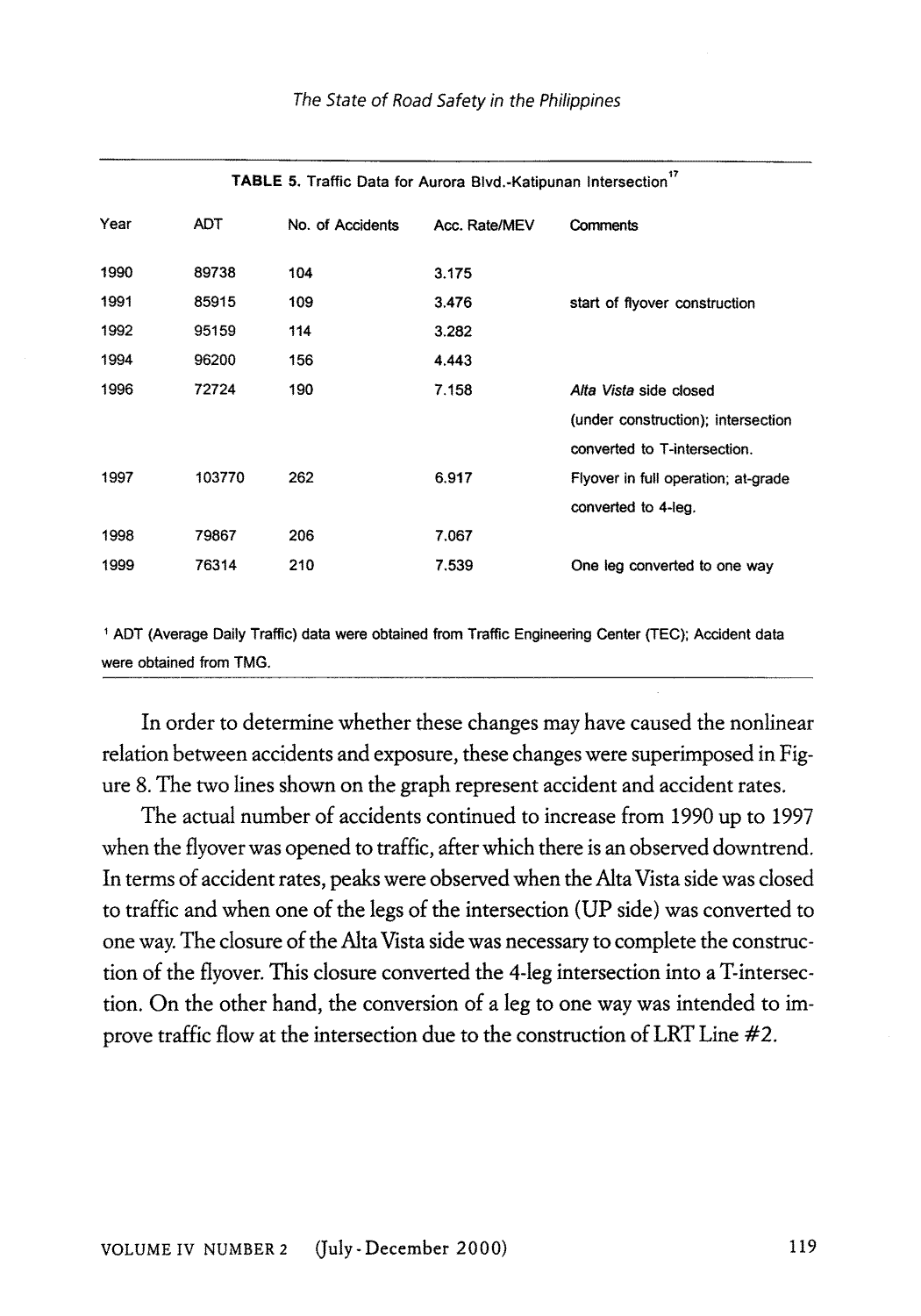Sigua



Figure 8. Accidents and Accident Rates at Aurora Blvd.-Katipunan Ave. Intersection

The study by J.C. Tanner<sup>18</sup> observed that a significant change in injury accidents occurred whenever an intersection changed from one form of control to another. This observation generally held true for the Aurora Blvd.- Katipunan Intersection.

### **Accidents by Time of Day**

An alarming aspect of traffic accidents is that most of these occur during nighttime as shown in Figure 9. While other contributing factors may exist, the major ones are a) inadequacy of street lighting, b) lack of warning devices, and c) complete disregard of traffic signals late at night or early in the morning.



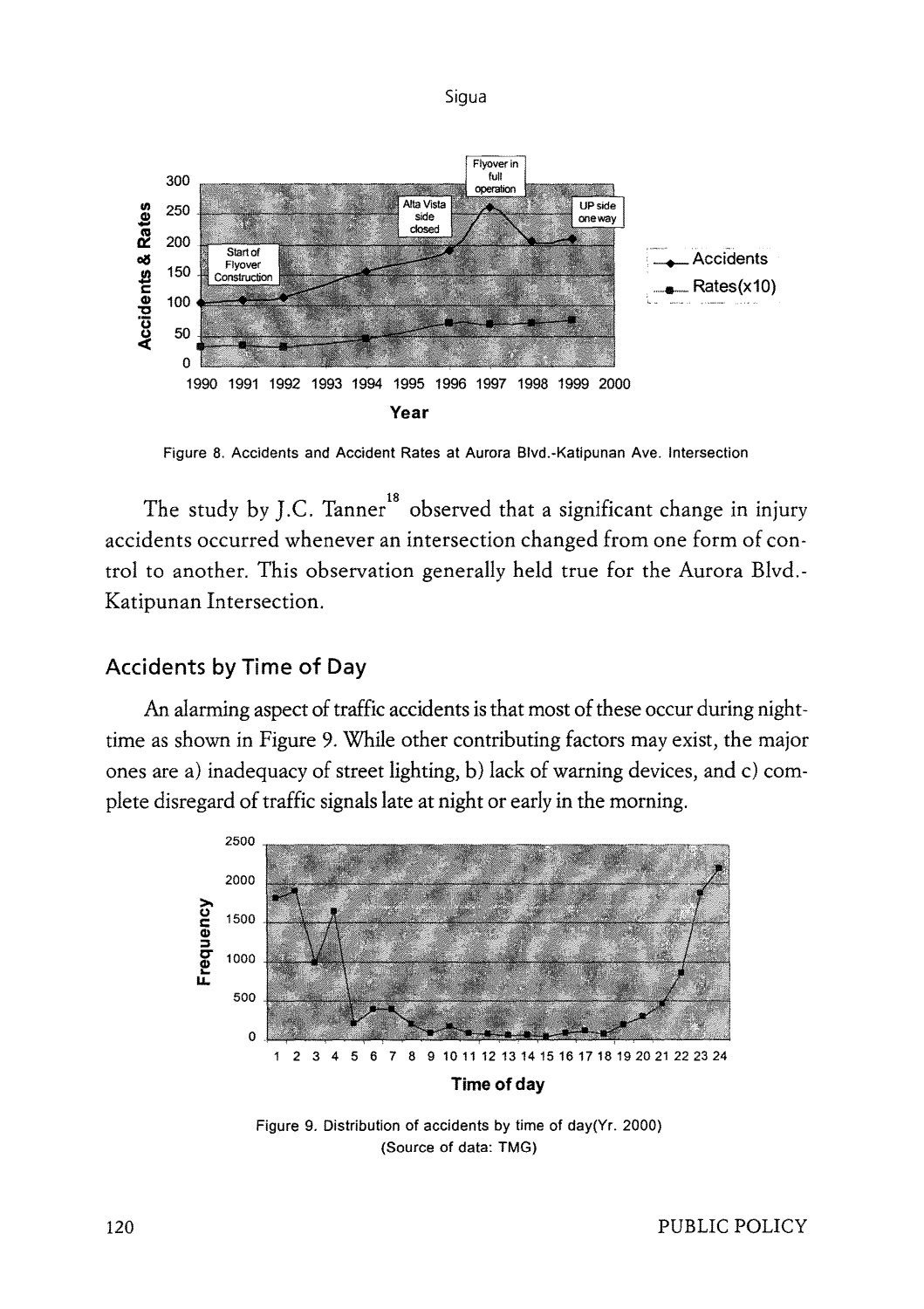## **5. Improving Road Safety**

There is urgency in improving safety on our roads. The following plans and programs should be given priority in addressing the issue of safety:

- 1. Among the causal factors, there seems to be a general consensus that the majority of accidents can be attributed to driver's error. The government must implement stronger driver licensing control and driver improvement programs. This is the first step in weeding out undesirables on the road. Our licensing system is so lax that one does not have to learn how to drive before getting a driver's license. Driver licensing requirements must be tied in with driver education.
- 2. There must be a continuing program to increase the level of awareness on road safety. The program must include expanded and proper use of all media. The range of available media and their effectiveness are listed below:
	- Television: has the widest coverage; makes it possible to address the audience directly.
	- Radio: good coverage.
	- The press:
		- i. daily press: excellent coverage; makes it possible to disseminate information at local and regional levels.
		- ii. specialized press: mainly comprised of motoring newspapers or magazines, including those published by the automobile clubs; has limited coverage, but message can reach a selected circle of readers, with particular interest in motoring.
		- iii. periodicals: good coverage though often limited to certain social groups.
		- iv. publications of consumer groups or house magazines: limited coverage; editorials enable certain specific target groups to be reached.
	- Posters: coverage depends on the number and siting of billpostings.
	- Cinema: makes it possible to use short films (in between main features, reviews and advertisements).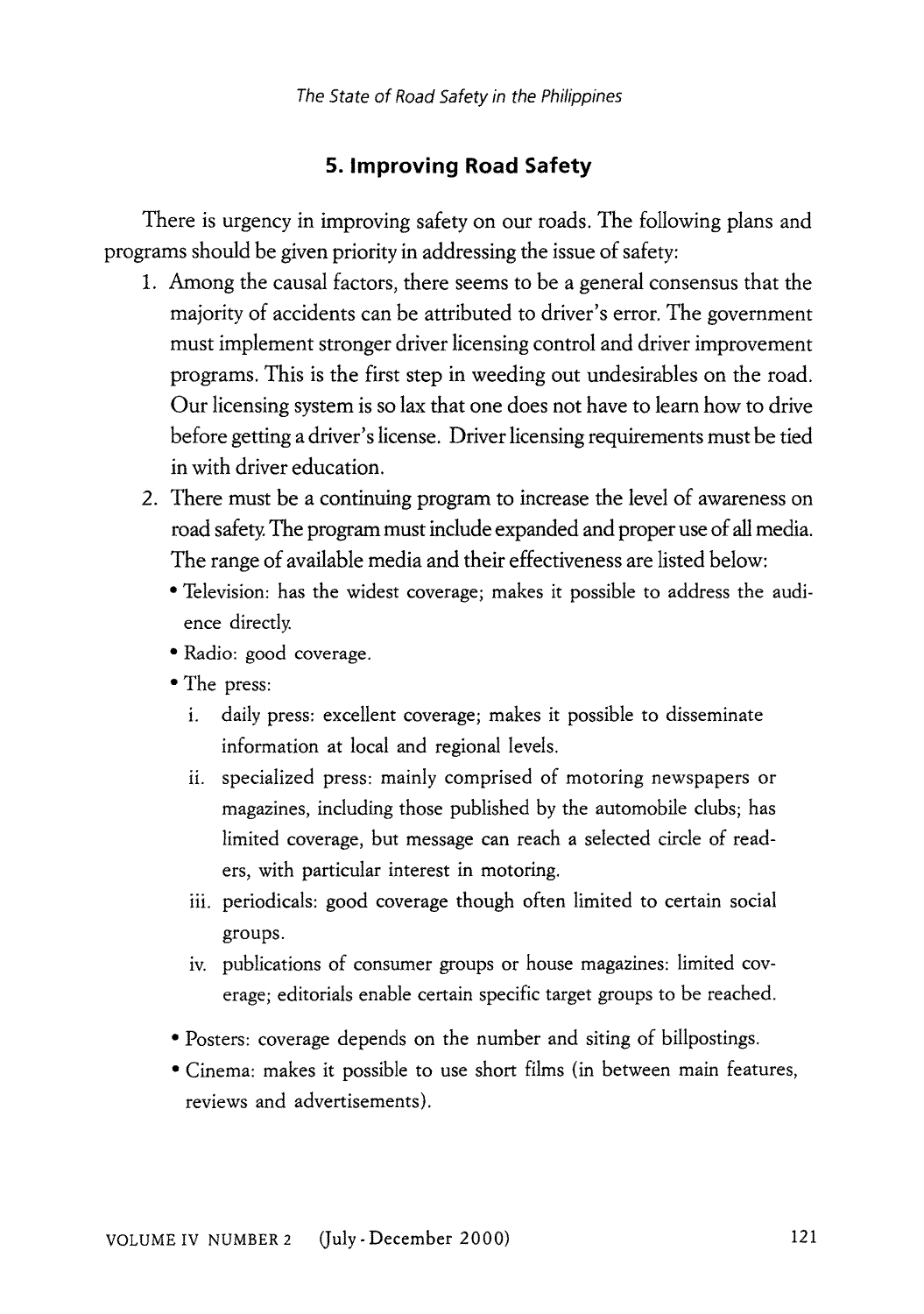- Brochures, pamphlets, circulars: very easily distributed, given to drivers; detailed points can be made; certain target groups are very receptive but wastage is very high; makes it possible to use distribution points such as petrol stations, garages, government offices issuing number plates, etc., giving greater credibility to the message.
- Modern telecommunications, e.g. cellular phones, pagers, etc.
- Stickers: can be exploited in a wide variety of ways(inside or outside vehicles); gives wide coverage; the stickers may also be used in waiting rooms of selected intermediate groups such as doctors, thus increasing credibility.
- 3. Availability of reliable data on accidents is a key to understanding how the transportation system works. However, without a systematic method for accident data collection, processing and analysis, the overall picture of road safety in the Philippines remains obscure. The seemingly rosy picture depicted by our accident statistics cannot cover up the failure of our transportation system. There must be wholehearted commitment to improve traffic accident investigation, reporting and analysis. A computer database on traffic accidents must be developed. Initially, the database may focus on Metro Manila and later on expanded to include the whole country. A more complete reporting of traffic accidents and the better use of accident records will prove very useful in planning preventive activities. In particular, records from hospitals must be included to minimize, if not to eliminate, underreporting of accidents. It is therefore necessary to establish an integrated accident database incorporating police and hospital reports. This would be possible only if there is a very strong linkage between the police and the hospitals. This may be achieved by undertaking a memorandum of agreement between the Department of Interior and Local Government (DILG) and the Department of Health (DOH).
- 4. As to the road environment, it has been shown that changes in control or geometric improvements applied to intersections result in significant changes in accident occurrence and accident rates. Caution is therefore urged when conducting test runs or experiments without careful prior analysis. A trial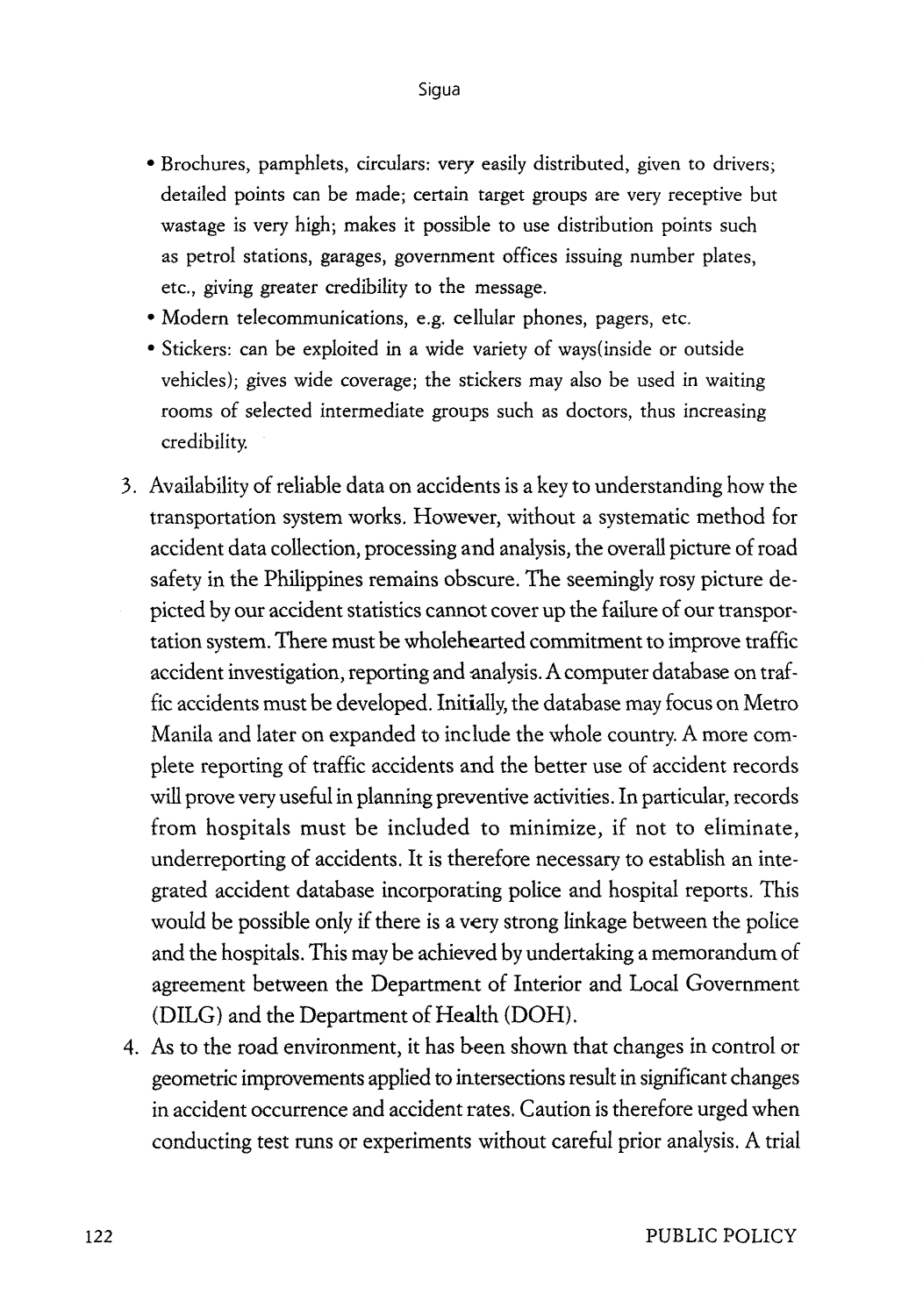and error method of solving traffic problems, as is often done in our setting, can thus be avoided.

- 5. Many accidents also occur at nighttime. Efforts must be exerted to improve visibility at night. Placement of appropriate traffic control devices (warning devices) at hazardous locations such as road construction sites can help minimize accidents.
- 6. Other measures which could help promote better road safety are the following:
	- a. Improved uniform warning traffic signs and marking devices on all roads; rules must be written in a concise, readable way and posted in prominent spots.
	- b. Safer pedestrian habits both through education and control measures.
	- c. Prohibition of street children, vendors and the like on the carriageway; clearing all sidewalks of vendors.
	- d. Banning of dilapidated (road unworthy) vehicles on the road.

### **6. Research on Road Safety**

Research in the area of traffic safety has not been given fuller attention here in the country. But several questions need to be answered to have a better traffic safety program - Where are the high accident locations? How many were killed and injured last year? Where? When ? How?

Some of the more urgent topics for research are as follows:

- 1. Real causes of motor vehicle accidents, as differentiated from circumstantial factors.
- 2. Driver behavior and accidents (speeding, inattention, ignoring traffic control devices, drunk driving, driving while on drugs, failure to 'buckle up', etc.).
- 3. Relation of specific road and vehicle design elements to highway safety.
- 4. Monotony and fatigue problems in expressway driving or in long distance driving.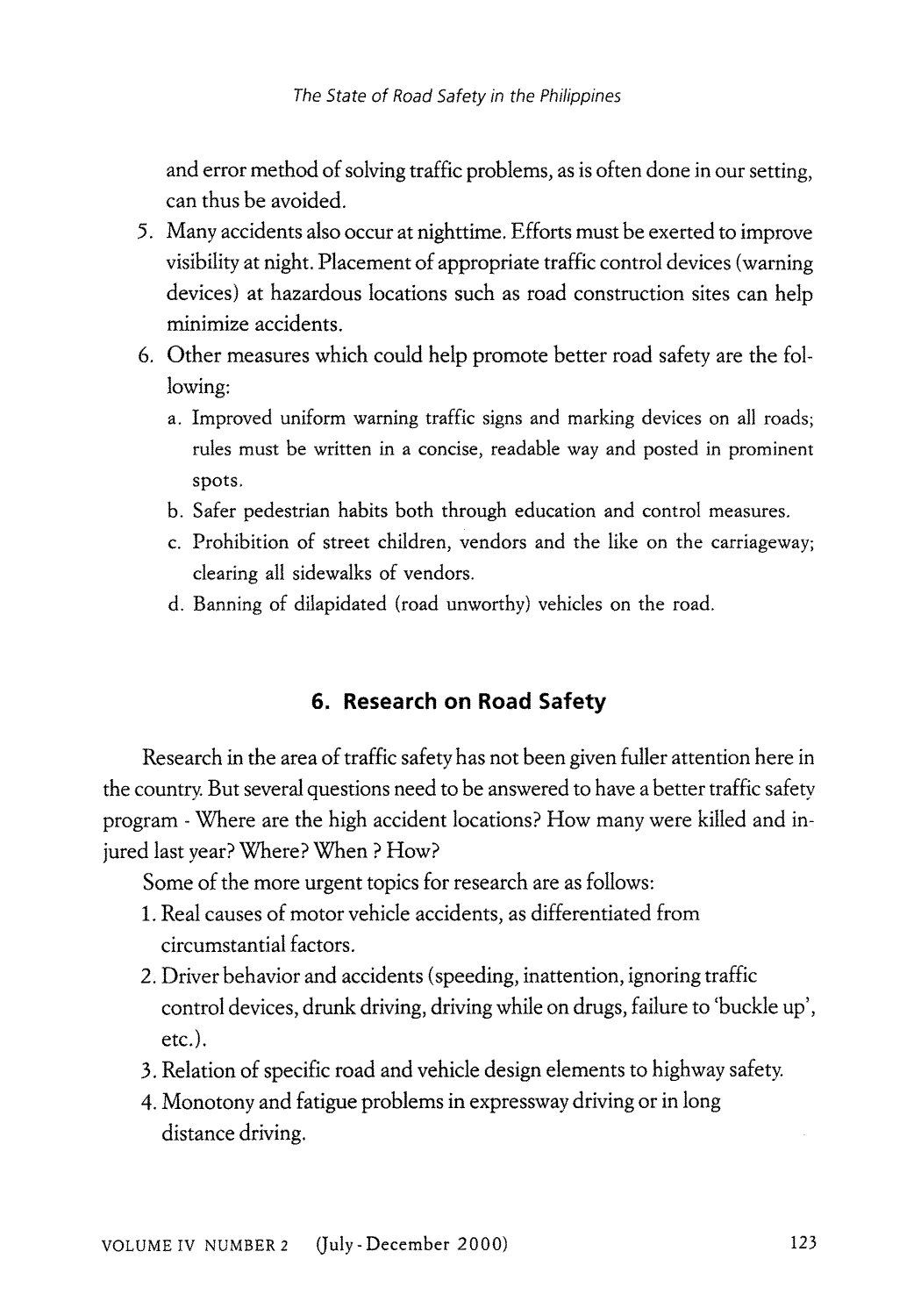- 5. Developing improved means of communication from the highway to the individual user and between drivers.
- 6. Estimation of cost of traffic accidents.

#### **Notes**

- 1 Lamm, et. al, 1999.
- *2* Sources of data are the following: Traffic Management Group (TMG) for accident data (1999); National Statistics Office (NSO) for regional population(2000) and vehicle registration ( 1999 ).
- 3 The term 'traffic safety' should not be confused with 'road safety', which is used here to describe the condition of safety on the road, normally gauged by the number of accidents that are attributed to road vehicles.
- 4 Trinca, G. et al., Reducing Traffic Injury: A Global Challenge, 1988.
- 5 Pline, J.L., ed., Traffic Engineering Handbook, p. 95.
- 6 Source of Data: Melhuish.
- 7 Source of data: The First GRSP(Global Road Safety Partnership) ASEAN Seminar, 2001, Tokyo.
- 8 Table constructed from following sources: Trinca, Land Transportation Office and Traffic Management Group (TMG).
- 9 IRTAD Special Report: Definitions and Data Availability, OECD-RTR Road Transport Research Programme, 1998.
- 10 Self-accident cases are those accidents which involve only the driver and/or the vehicle being driven, inflicting either self-injury or property damage.
- 11 Source of data: The First GRSP(Global Road Safety Partnership) ASEAN Seminar, 2001, Tokyo
- 12 based on NC Tiglao's initial compilation of traffic accidents reported in the newspapers in March and April 2001.
- 13 Pline, J.L., ed., Traffic Engineering Handbook, p. 94.
- 14 Traffic Management Group Report, 2000.
- 15 Garber and Hoel, p. 138.
- 16 Sources of data: Traffic volume from Traffic Engineering Center (TEC); Accidents from TMG
- 17 ADT (Average Daily Traffic) data were obtained from Traffic Engineering Center (TEC); Accident data were obtained from TMG.
- 18 Tanner, J.C, Accidents Before and After the Provision or Removal of Automatic Traffic Signals. RRL Note. No. 2887, 1956.